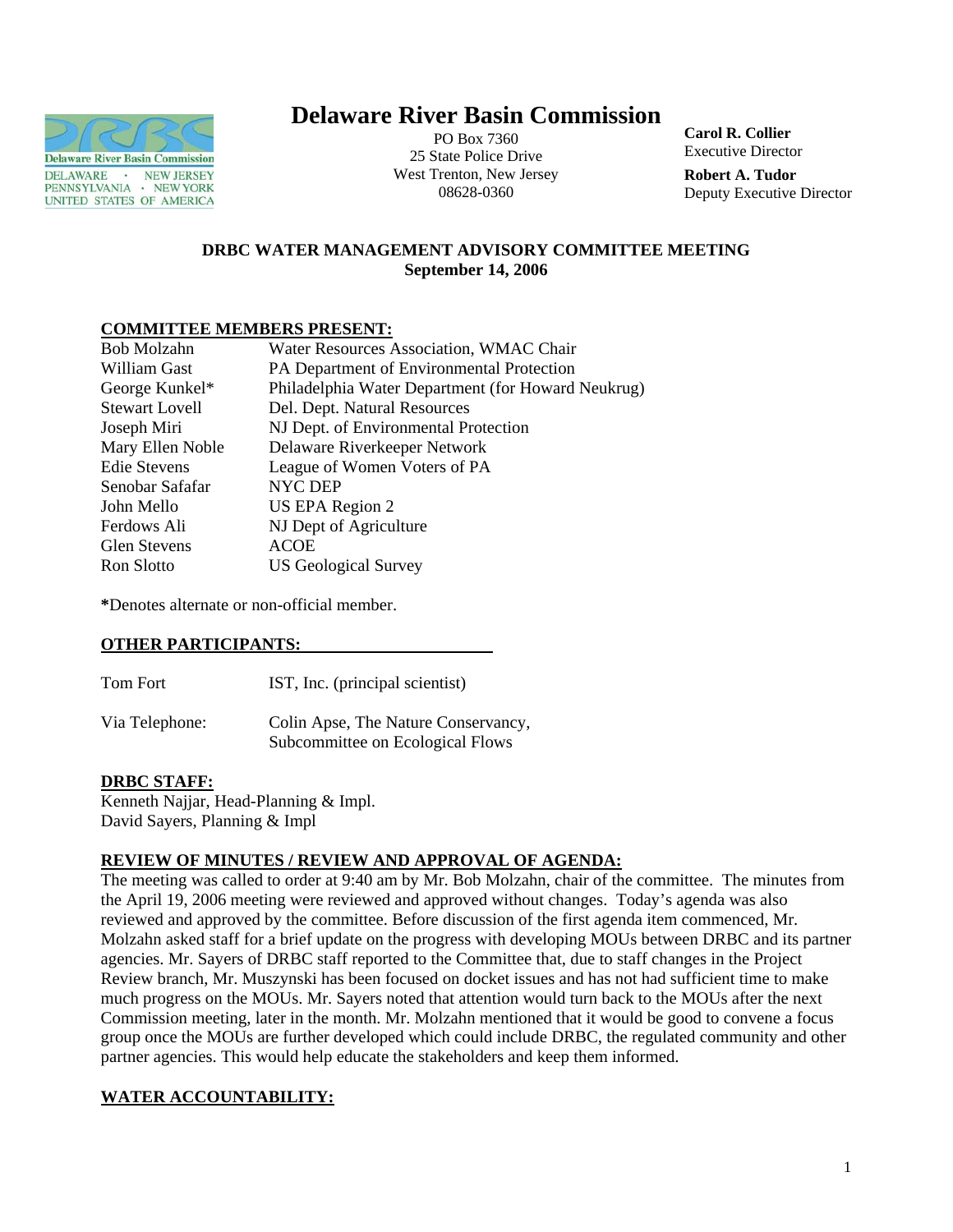Mr. George Kunkel, of the Philadelphia Water Department, reviewed progress on this issue based on his involvement with the AWWA (American Water Works Association) Water Loss Control Committee. The AWWA committee has been actively looking into developing a water audit method for water purveyors and has now issued a water audit software package. As of April, an easy to use, spreadsheet-based, water audit software tool is available to download from the AWWA website; feedback so far indicates that the software has been well-received. An AWWA water audit manual, based on the AWWA/IWA audit methodology is still in development. It is 95% complete, but the publication process is likely to be lengthy.

With the software released, the Water Loss Control committee has been focused in recent months on developing training based on the use of software. Mr. Kunkel reported that last week three training sessions took place in Atlanta, GA, organized by the Metropolitan North Georgia Water District. The training was well-received. The Water Loss Control Committee is now developing a "traveling seminar" to allow the training to reach a broad audience. Mr. Kunkel also noted that Texas is embracing the new water audit methods and that PADEP is exploring the idea of incorporating the methods into its training for certified operators. Mr. Kunkel stressed that at this time it is important to get the audit used as widely as possible and not to get too focused on targets.

# **PREPARATION FOR COMMISSION MEETING:**

*Water Accountability Position Statement*: Following on from Mr. Kunkel's update, Mr. Sayers noted to the Committee that its own Water Accountability subcommittee had prepared a position statement on water accountability issues, based on discussions at meetings held over the last couple of years. Preliminary reviews of our findings were presented to the Commissioners in March 2005 but now a position statement has been prepared and requires WMAC approval before it can be presented to the Commissioners later in the month.

As a reminder for the Committee, Mr. Sayers reviewed the presentation (handout given to Committee) that will be given to the Commissioners. The presentation summarized the findings of the subcommittee – that the new AWWA/IWA methods will advance our understanding and confidence in water loss accounting – and the recommendations to the Commissioners. The purpose of the position statement is to seek approval from the Commissioners so that DRBC (through WMAC) can go back to DRBC resolutions and revise them to incorporate the new audit methods. DRBC can support these methodologies through not only its resolutions, but through revising its application forms and reporting requirements. Once those revisions are made, they will be presented to the Commissioners for approval. Upon approval, a phased approach will be implemented using the new AWWA preferred method. A three year timeframe has been suggested, but we plan to seek Commissioner input.

Following the presentation, committee members had several comments and recommendations. Dr. Joe Miri (NJDEP) stated that concurrent with DRBC adopting this as a new regulation, NJ would adopt it as well on a state-wide basis. Dr. Miri questioned what the approach would be in other states. Mr. Bill Gast (PADEP) stated that, unlike NJ who plans to have their own regulations for this, PA would administer it as a DRBC regulation. As DRBC passed metering and recording requirements, they have implemented them through PA, but PA doesn't have similar regulations with these requirements.

The expectations would be that this program would be administered by the state of NJ. Mr. Miri wondered that since NY hasn't been involved in the WMAC discussions, what will their approach be and what does the Commission do currently relative to existing regulations in the state of NY? The question is what would the expectation be under the new set of regulations?

Mr. Sayers stated that over the last two or three years, DRBC has been focusing on this new method and getting it into place, and hasn't really been involved in NY States' regulations. NY State has a seat on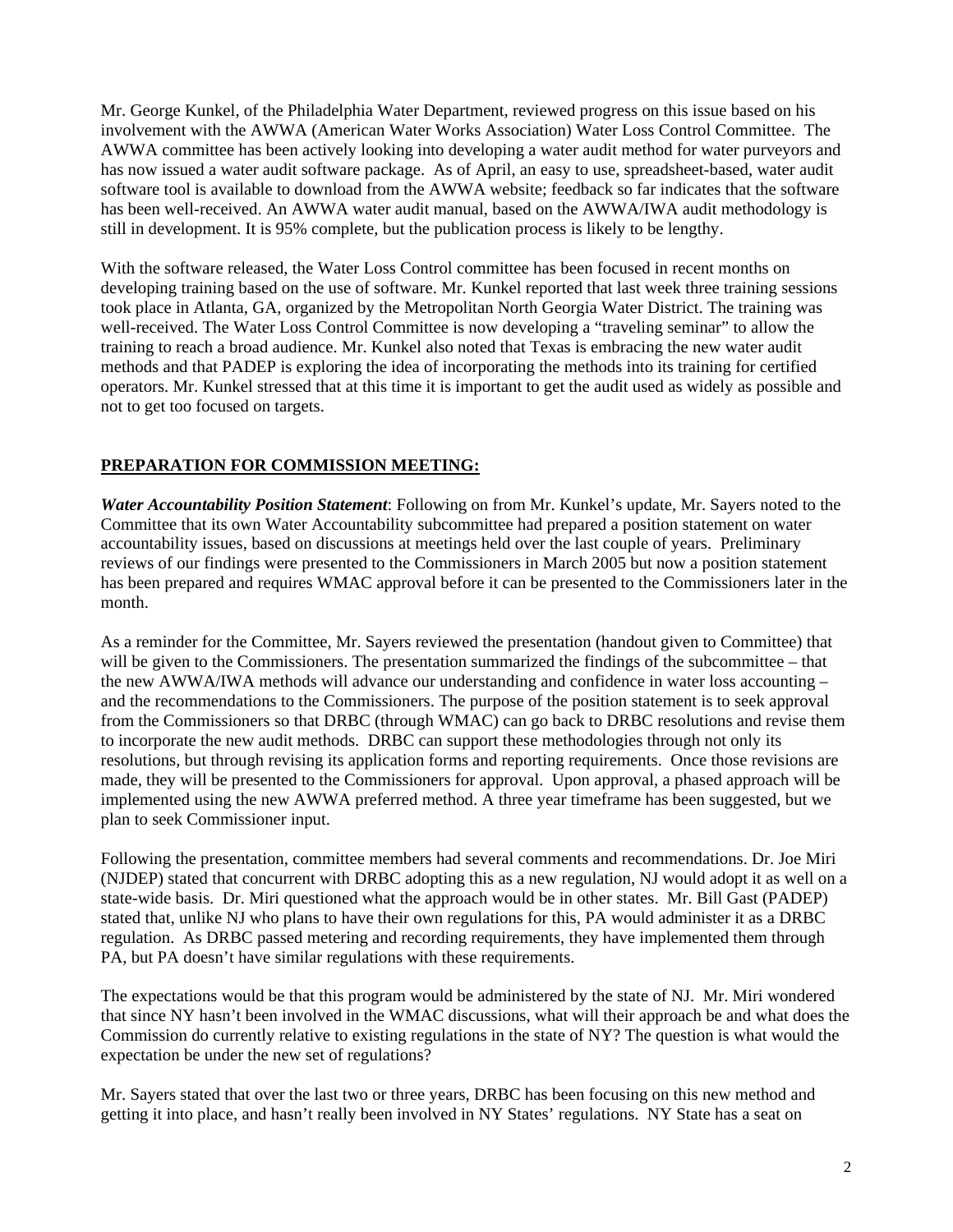WMAC but has not had an active role for many years. Hopefully, as rules are developed for requirements, we will also review our relationships with the states, including NY; this is currently underway through the MOU revisions.

Mr. Bill Gast suggested adding to the last bullet in the recommendations section the following text, "using to the extent practicable the resources of the member states through administrative agreements". Mr. Gast noted that the regulations we are revising already have built into them the appropriate language to delegate authority as needed.

In the interest of the agenda, Mr. Bill Gast moved that the position statement be accepted with the aforementioned revision. Motion was seconded, and carried.

*Water Transfers Position Statement:* Mr. Sayers gave a quick overview of the Water Transfers issue (handout given to the Committee). A separate subcommittee has been looking closely at this issue and has also developed a position statement for consideration – this position statement was approved by WMAC at the April  $19<sup>th</sup>$ , 2006 meeting. Mr. Sayers went through the presentation that will be given to the Commissioners later in the month. Similar to the previous discussion item, this position statement updates the Commissioners on the findings of the subcommittee and sets out recommendations for future work which would involve revising DRBC's review procedures and criteria.

In the overview, Mr. Sayers noted that although this issue had originally been focused on water transfers, the discussion had broadened to include several other aspects of project assessment – including the overall process of Project Review by DRBC staff. Mr. Sayers noted that DRBC currently has on its books resolution #91-9 which covers the importation and exportation of water across the basin boundaries. There aren't any existing regulations on the books referring to watershed transfers. The recommended approach given in the position statement is for DRBC (through WMAC) to move towards a single standard for Project Review that in includes consideration of all aspects of a project that may have a water resources impact. A good example of this is consumptive use, which may have an impact on the watershed similar to a water transfer but is currently not given the same level of scrutiny. Other recommendations included incorporating instream flow criteria – and specifically the outputs of current work going on in the Basin – into Project Review criteria. Mr. Sayers noted that this position statement seemed less specific that the Water Accountability statement.

Mr. Gast responded that the two position statements are actually quite similar, as both seek approval for DRBC and WMAC to further explore the issues and suggest changes to resolutions. Dr. Miri commented that we have ended up with the "one standard" approach and not addressed each objective (of the Basin Plan) individually, but went on to note that this makes sense as we are going through a policy evaluation on many issues. The committee members noted several ways in which the presentation could be clarified for the Commissioners.

## - LUNCH -

## **SUBCOMMITTEE on ECOLOGICAL FLOWS (SEF) (Colin Apse)**

The Committee had previously asked for an update on instream flow work taking place in the Basin and for today's meeting Mr. Colin Apse of The Nature Conservancy (TNC) kindly joined the meeting by phone, to discuss work underway by the Subcommittee on Ecological Flows. Mr. Apse noted that over the last year, the SEF has been taking the work that was led by Ken Bovey from USGS assessing flow and habitat relationships in the Upper Delaware and creating a two-dimensional dynamic model to examine how habitat for multiple species, including fish species, would be impacted over a long time series with different reservoir operations. The results of that modeling work were then used for the DSS (Decision Support System), which is an Excel based program to filter the results of the dynamic habitat model which includes the West Branch, East Branch, Neversink, and the Upper mainstem. Over the last 6 months, the majority of SEF's work has been to understand the results and how those results are filtered and presented by the DSS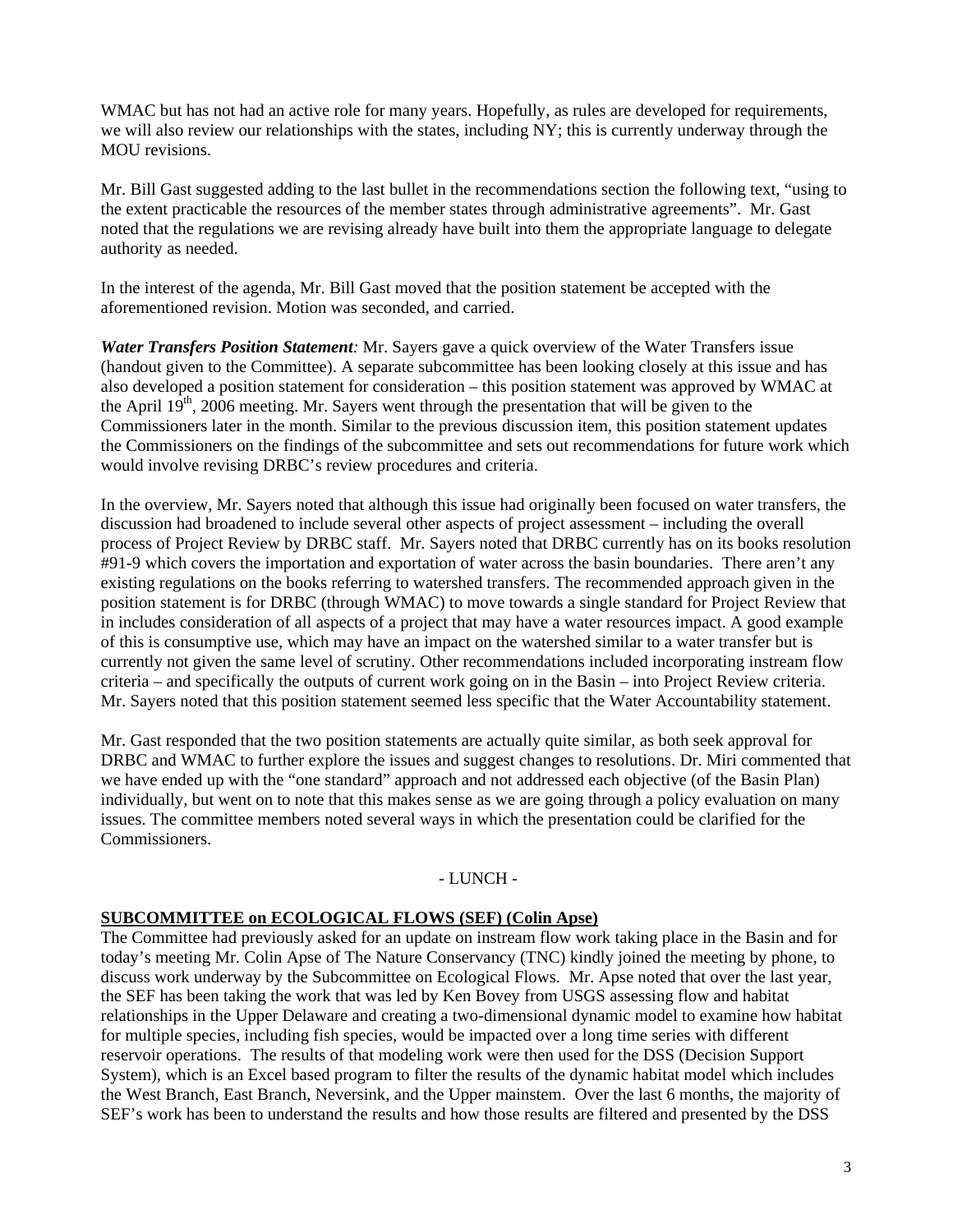model, making decisions about how it would impact different reaches of the river. Some other issues SEF has been working on are change of releases from the reservoirs, links to estuary and flow requirements as relates to oysters in the bay. Mr. Apse noted that Federal funding has been exhausted for this work. Ken Bovey from USGS has kindly volunteered to do some modifications to the DSS. Without providing additional funds, we can't rely on USGS for additional support. There was a discussion about improving the current DSS model. We don't currently have the funds to do that, but it may be something that can be done in the future. There may be ways to create small contracts with USGS in the future, but at this point, the funding has run out. The next meeting will be October  $3<sup>rd</sup>$ .

Mr. Apse continues to be interested in, and very engaged in, watershed and basin-wide work. He hopes to be able to turn more attention to this subject in the future. On that topic, TNC has funded the Growing Greener grant to PA to provide some recommendations to the state on statewide water management and instream flow protection standard setting. Mr. Apse is hoping for an initial draft report to PA by February of 2007, with a final report date of May 2008. The Committee thanked Mr. Apse for the update.

## **WMAC UPDATES:**

*State Water Planning PA:* Mr. Bill Gast stated that Act 220 has made a lot of progress within the last few months. With regard to the planning process, a watershed water budget tool has been developed with USGS. That tool was completed in the Spring with funds received by DRBC and SRBC from the general assembly. The funds are now paying for USGS to take the water demand projection procedures that DRBC developed with a consultant (CDM) for PA last year, and build them into a computerized model that will develop projections statewide. That model will then feed into the watershed water budget tool. That tool would not only be able to look at present water budgets, but future water budgets as well.

SRBC is working with USGS to develop another tool that enables us to look at a specific existing or proposed withdrawals at any point on a stream rather than the watershed as a whole. It can do an analysis of the public water supply system itself, the current capacity and future needs compared to that capacity. It can be used not only for water planning, but also for the water allocation program. Once those tools are done, all the data needed for the screening tool will be produced. Mr. Gast also noted that Critical Water Planning Area (CWPA) guidelines were recently published, the regulations for Act 220 still need to be approved but should be soon.

*State Water Planning NJ:* Dr. Miri stated that Joe Mattle is the statewide water planning project director for NJ. Work is being done almost entirely "in-house" and is taking longer than originally anticipated. In terms of data gathering, there are some things that are complete and available but no reports or drafts are complete as of yet. It is anticipated that a draft document of all 12 tasks will be completed around the end of this year, or the beginning of 2007. The water use information and water use data are nearly complete. The draft documents should be ready in November/December. For the study being conducted by the Army Corps., Joe Mattle has offered use of the population and water demand projections that NJ has prepared for the NJ portion. Mr. Sayers asked what had happened to the public review and input component of the plan that had been a large part of the work when the planning effort began and how DRBC could comment on the development of the plan. Dr. Miri noted that the public participation component of the plan had to be curtailed due to other priorities. There was an advisory committee for the plan development – but DRBC is not part of that. Dr. Miri will relay these thoughts to Joe Mattle.

*State Water Planning DE:* Mr. Stewart Lovell stated that the WSCC (Water Supply Coordinating Council) on which DRBC is a faithful attendee, is a governor's appointed task force in response to the 1999 drought, which was an emergency situation in New Castle County. It has since been expanded to have a statewide remit, covering any and all stakeholders' interests in the water arena. The core of it is still the main water utilities at the northern end of the state and the engine for this group is DNREC, DE Geological Survey, and Water Resources Agency at the University of Delaware. The legislation that enacted the council as a